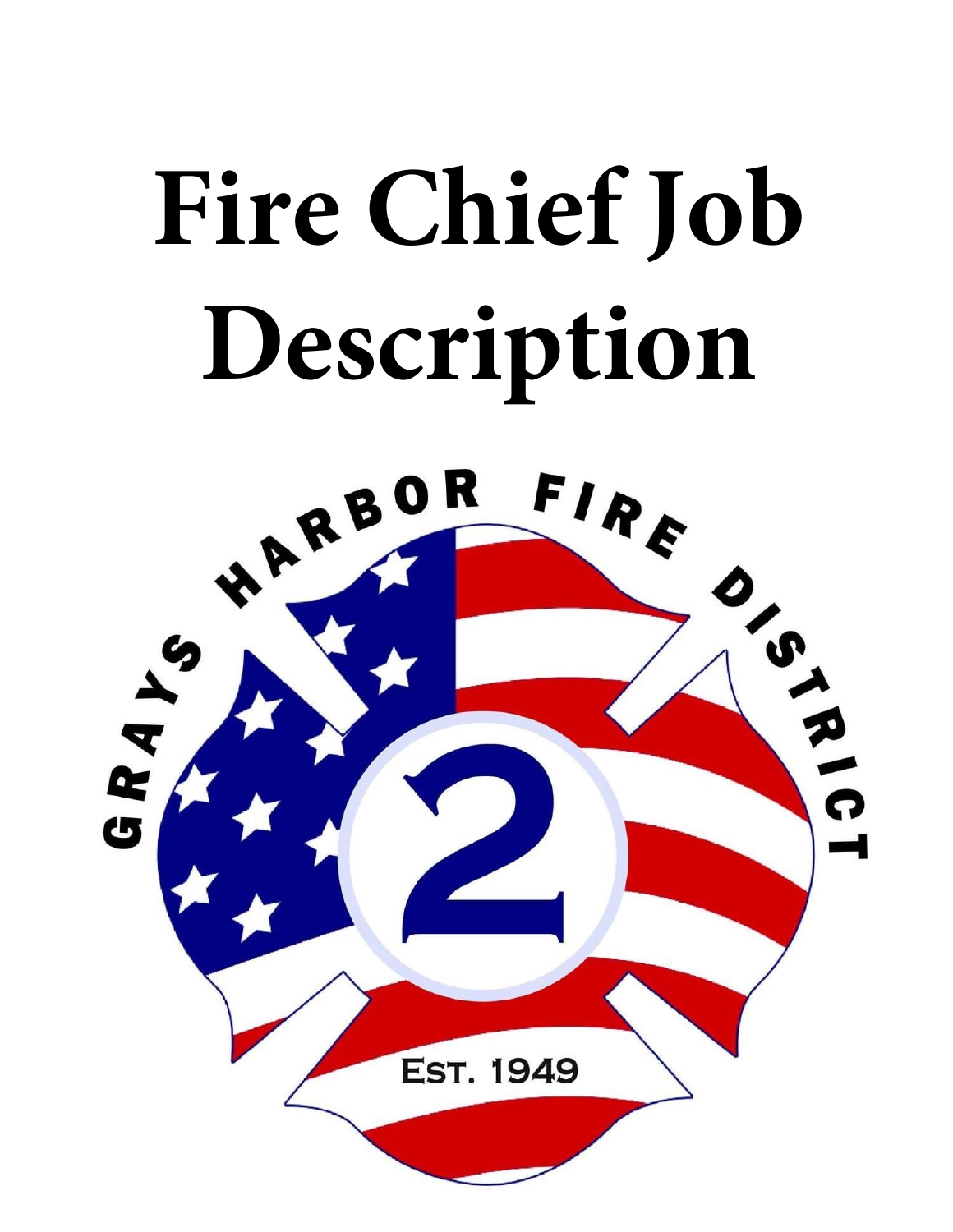# EXHIBIT A - Fire Chief Job Description

### **Summary:**



**Official Job Title:** Fire Chief **Reports to:** Board of Fire Commissioners **Approved:** 28 April January 2012, revised 29 April 2022 **Compensation & Benefit Package:** Per Appendix B of Employment Agreement **Work Hours:** This position is generally expected to be present and available during regular business hours (0800 – 1700, Monday through Friday). Provided, however, the position will require additional work on evenings and weekends from time to time as needed. **FLSA Status:** Overtime Exempt

**Union Status:** This a confidential, non-union represented position.

### **Major Functions and Purpose:**

The Fire Chief is appointed by the Board of Fire Commissioners as its chief executive officer of the Fire District. The Fire Chief plans, organizes and directs the activities of the District, including administrative and operational services, in accordance with the local, State and Federal laws. The Fire Chief integrates organizational, procedural, policy, and fiscal management within the District, for the purpose of operating within defined service level expectations and fiscal priorities. The position is the recognized leader who inspires each member to achieve the District's mission, values, and vision.

### **Reporting Relationships:**

The Fire Chief reports directly to the elected Board of Fire Commissioners and serves at their discretion, subject to the terms of the Fire Chief Employment Agreement. The Board of Fire Commissioners holds the Fire Chief accountable for all District programs and services. The Fire Chief is held accountable for articulating all aspects of proposed policy, organizational and fiscal changes, as well as possible alternatives and the rationale for such choices brought to the Board. All other reporting relationships are as detailed within the Chain of Command of Grays Harbor Fire District #2,

In the Event the Fire Chief is absent for two or more days the Fire Chief will appoint members of his staff to cover in his absence.

#### **Essential Job Duties, Include, Without Limitation, the Following:**

The Fire Chief will exercise oversight responsibility for all District programs. Duties and program responsibilities include, but are not limited to:

• **Incident Command, Mutual Aid and Fire Code Responsibilities:** Responds to all major emergencies and assumes a leadership role in the incident command system as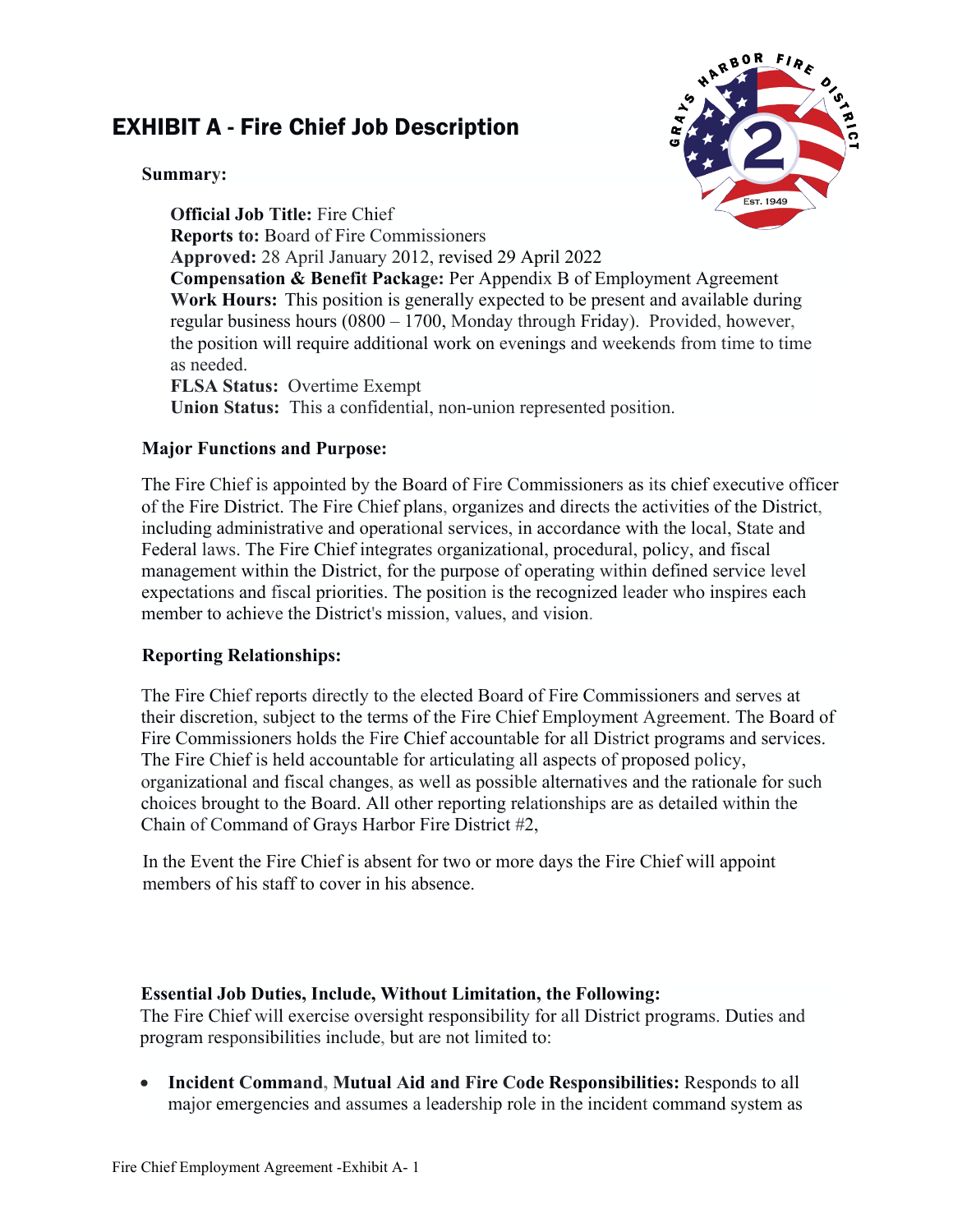appropriate. Establishes and maintains cooperative relationships with neighboring fire agencies to ensure coordinated efforts on mutual aid incidents. Provides technical advice on District land use and development projects. Consults with State Fire Marshal and/or Sheriff Department on fire investigations, plan reviews and field inspections.

- **Policy Development and Management:** Works with the Board of Fire Commissioners and other groups to develop and implement policies, service levels and operation guidelines. Recommends and/or writes changes in policies and service levels as needed. Ensures that new or updated SOG's are clearly understood and communicated to the membership.
- **Planning:** Plays a lead role in facilitating the development of both short term and longterm plans to carry out the mission, vision, and values of the District. Also evaluates the effectiveness of programs and services and recommends to the Board of Commissioners adjustments in these plans. In accordance with the NIMS guidelines, assists the District staff in updating plans and procedures and carrying out exercises for the District's EOC and Emergency Plan. Identifies critical data elements to be reported to the Board of Commissioners and otherwise recorded to determine the current status of District assets and forecasting of future trends and needs relevant to District operations.
- **Financial Management:** Oversee development of annual budget and multi-year fiscal plans in coordination with the District Secretary, Board of Commissioners and District personnel input. Recommends in conjunction with the District Secretary to the Board of Commissioners adjustments in budgets and financial plans consistent with the Board's policy direction. Stays informed about the status of financial audits and related compliance requirements. Authorizes the purchase of all equipment, supplies, and services (within the guidelines and policies established by the District) for the operation and maintenance of the District.
- **Citizen Advisory:** Communicates Fire District goals, service levels and fiscal requirements to voters and other taxing districts via District Newsletters or Annual Reports. Works to integrate the needs, goals, and fiscal requirements of the District with other taxing districts.
- **Problem Solving:** Responds to issues in an organized, consistent, and timely manner to provide resolutions that reflect the District's mission, vision, values, and Standard Operating Guidelines. Able to show leadership qualities in handling of personnel problems.
- **Personnel Management (HR):** Oversees all recruitment and hiring processes, internal investigations, grievances, disciplinary proceedings, employment terminations, and oversees administration of District's performance evaluations system, with the guidance of the Board of Commissioners. All items named above will be brought to the Board of Commissioners for review in a timely manner. Effectively oversees and manages all aspects of labor relations with the IAFF Union on behalf of the District.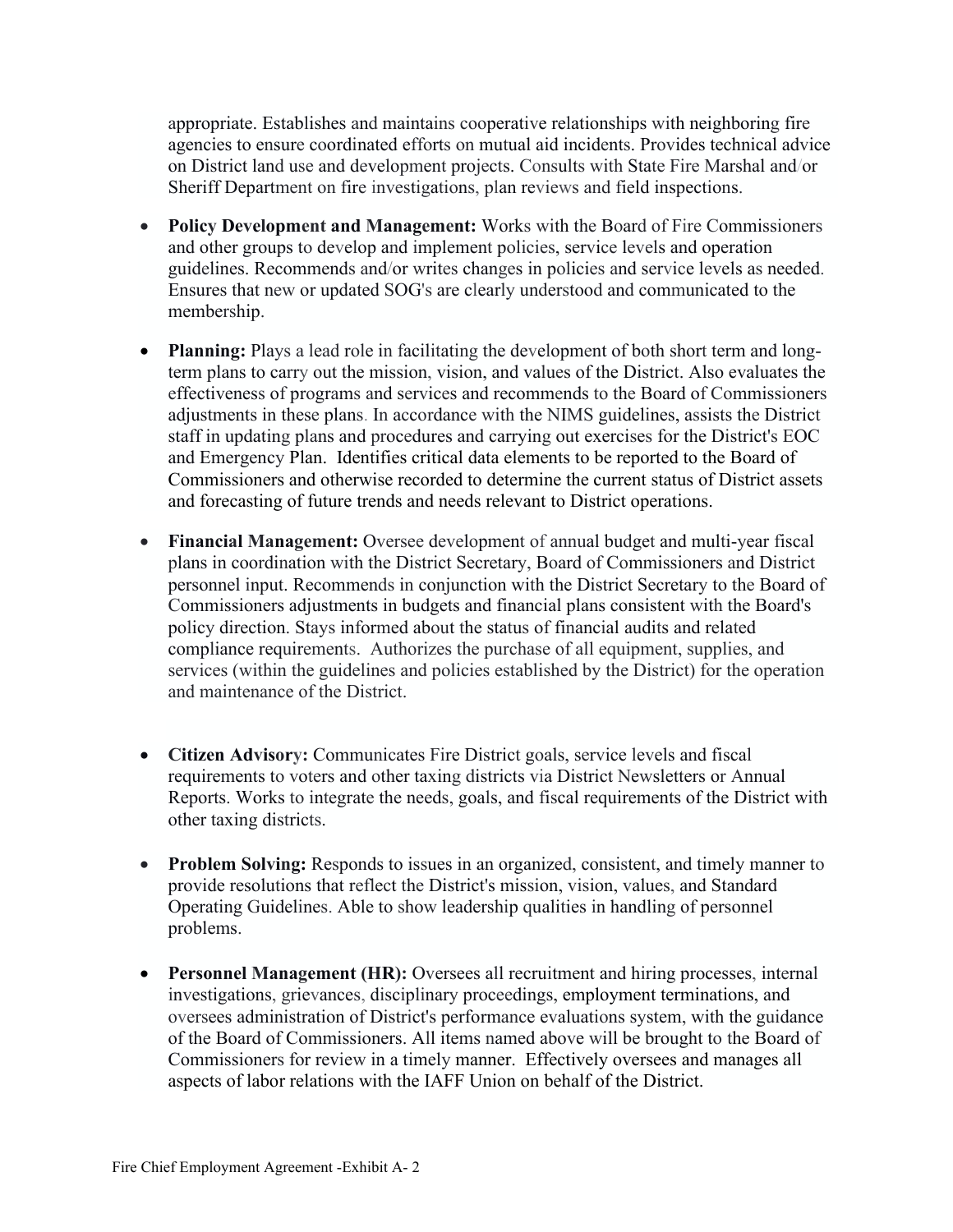- **Capital Project Management:** Accountable for District's adherence to State laws and regulations governing acquisitions and construction projects. Manages capital improvement projects and ensures that projects are within budget parameters established by the Board of Commissioners. All contracts and finalized projects will be approved and signed by the Board of Commissioners and/or Chairman of the Board.
- **Public and Intergovernmental Relations:** Ensures that inquires or complaints are handled in a timely and responsive manner, consistent with approved District policies. Represents the District at approved meetings, hearings, and community events. Assists neighborhoods, business, and community groups on disaster preparedness plans and activities. In conjunction with the Board of Commissioners serves as the District's primary spokesperson. Establishes and maintains a positive working relationship with allied public safety organizations, the media, citizens, the business community, and other stakeholders.
	- **Supervision, Training, and Program Management:** Supervises and conducts performance evaluations for District personnel under the Fire Chief's command. Also consults with Deputy Chief, as necessary, on performance evaluation for the Officers and membership. Oversee training of District membership and at times will teach classes in their field of expertise.
	- Assign duties to and supervise all paid and volunteer personnel. The authority to discipline all personnel shall include the authority to suspend, reprimand and terminate both paid and volunteer personnel in accordance with District policy.
	- Determine who shall become volunteer firefighters for the District and appoint and promote all officers of the District.
	- Direct and supervise the training of all personnel of the District.
- **Meetings of the Board:** Attends all Board of Commissioners meetings. The Fire Chief will give the Board a detailed report of activities of the District. These meetings generally occur outside of regular business hours.
- **Other Duties/Assignments:** Establishes and maintains a positive work environment with the emphasis on teamwork. Plans and facilitates staff meetings, committee meetings and workshops. Serves on District standing committees and ad hoc committees. Attends designated meetings with outside agencies. Participates in state or local organizations related to the fire service. Serves on County's EOC management team, when advised by the Board of Commissioners, when activated. Performs other duties and special projects as assigned by the Board.
- Establish and enforce a manual of operating procedures for the District.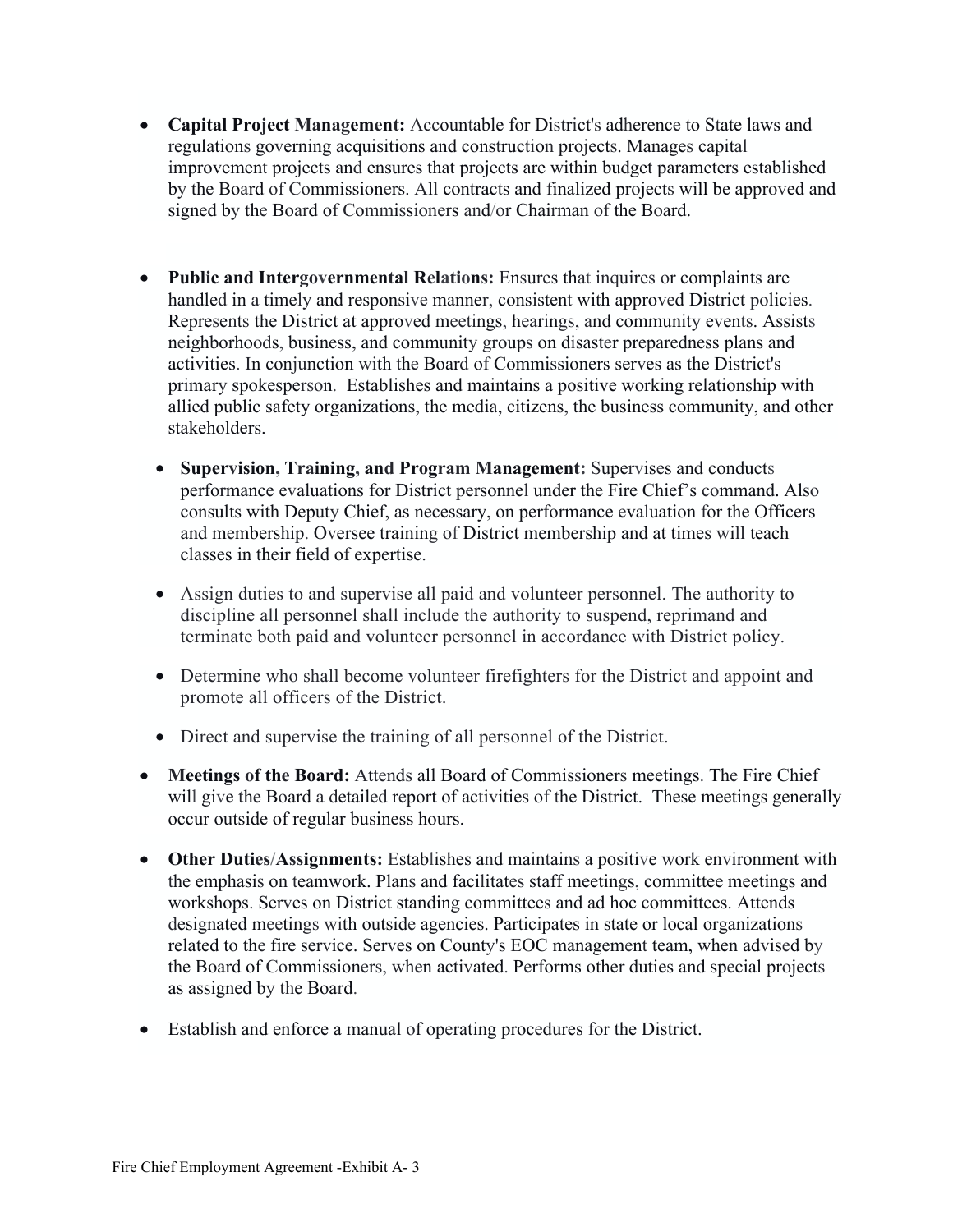- Maintain custody of all equipment of the District and provide for the maintenance of the equipment, facilities, and station.
- Assist in the preparation of the annual budget; authorize the purchase of all equipment, supplies and services necessary for the proper operation and maintenance of the facilities of the District.
- Prepare and maintain all records that may be required by law or as directed by the Board.
- Attend and participate in professional meetings, conferences, and workshops. This may involve travel outside of Washington State and outside of regular business hours.

# **Qualifications:**

## 1) **Required Qualifications:**

- 10 Years of progressive experience as an Officer in the Fire Service (preferred Lieutenant or above).
- A minimum of five (5) years' experience as a Battalion Chief, or equivalent or higherranking officer in a fire district/department providing EMS services (both ALS and BLS).
- Excellent oral and written communication skills
- Proficient in the use of a computer and all commonly used business software platforms.
- Experience in developing and preparing plans, policies, and procedures
- Expertise in personnel rules and regulations pertaining to staff employees and emergency responders
- In-depth knowledge of federal, state, and local laws and regulations governing fire districts
- Ability to present policy issues and choices for decision makers
- Experience in negotiating and/or implementing collective bargaining agreements
- Ability to prioritize and integrate services with fiscal accountability
- Valid Washington State Driver's License (or must be obtained prior to start date of employment).
- CDL or EVIP certified (within 90 days of employment).
- Knowledge of fire prevention activities, including Fire Code enforcement and plan review
- Knowledge of fire investigation activities
- Experience in and knowledge of the financial, budgeting and accounting practices of public agencies
- Certified as an Emergency Medical Technician (EMT) or Paramedic in Washington State, National Registry of Emergency Medical Technicians (NREMT) or able to obtain certification in accordance with Washington State requirements.
- Significant experience and knowledge in public safety administration, organizational leadership, personnel management, financial management, information management, risk management, strategic planning, asset management, and public relations.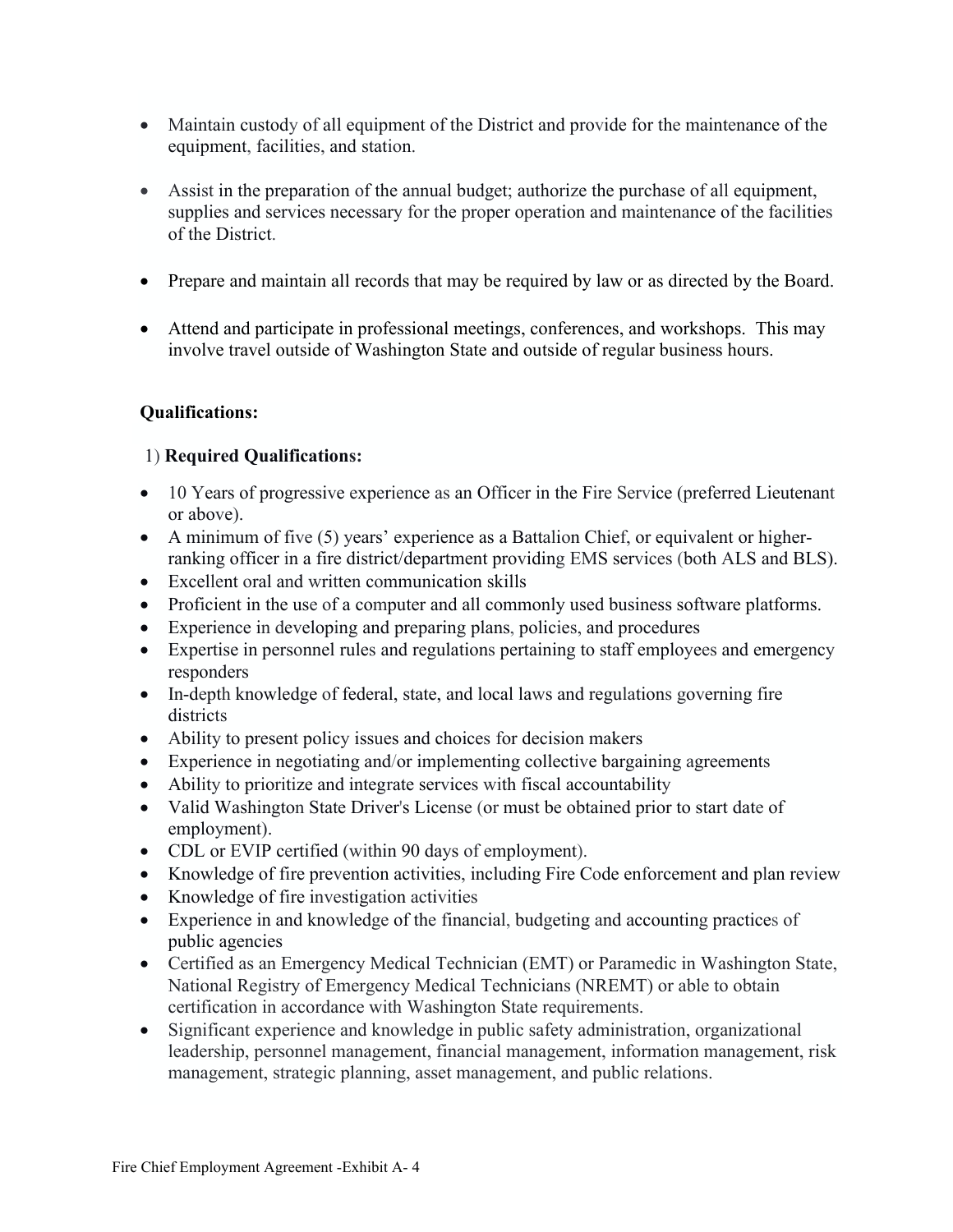### 1) **Desirable Qualifications:**

- Degree in fire science, fire service administration, public administration or a related field, or completion of the Executive Fire Office Program (EFOP) or Chief Fire Officer Designation (CFOD).
- Extensive seminars or course work in leadership training and management
- Experience in working with and/or leading combination fire departments, especially departments with a long-standing volunteer tradition
- Current or previous Paramedic certification in Washington State or NREMT.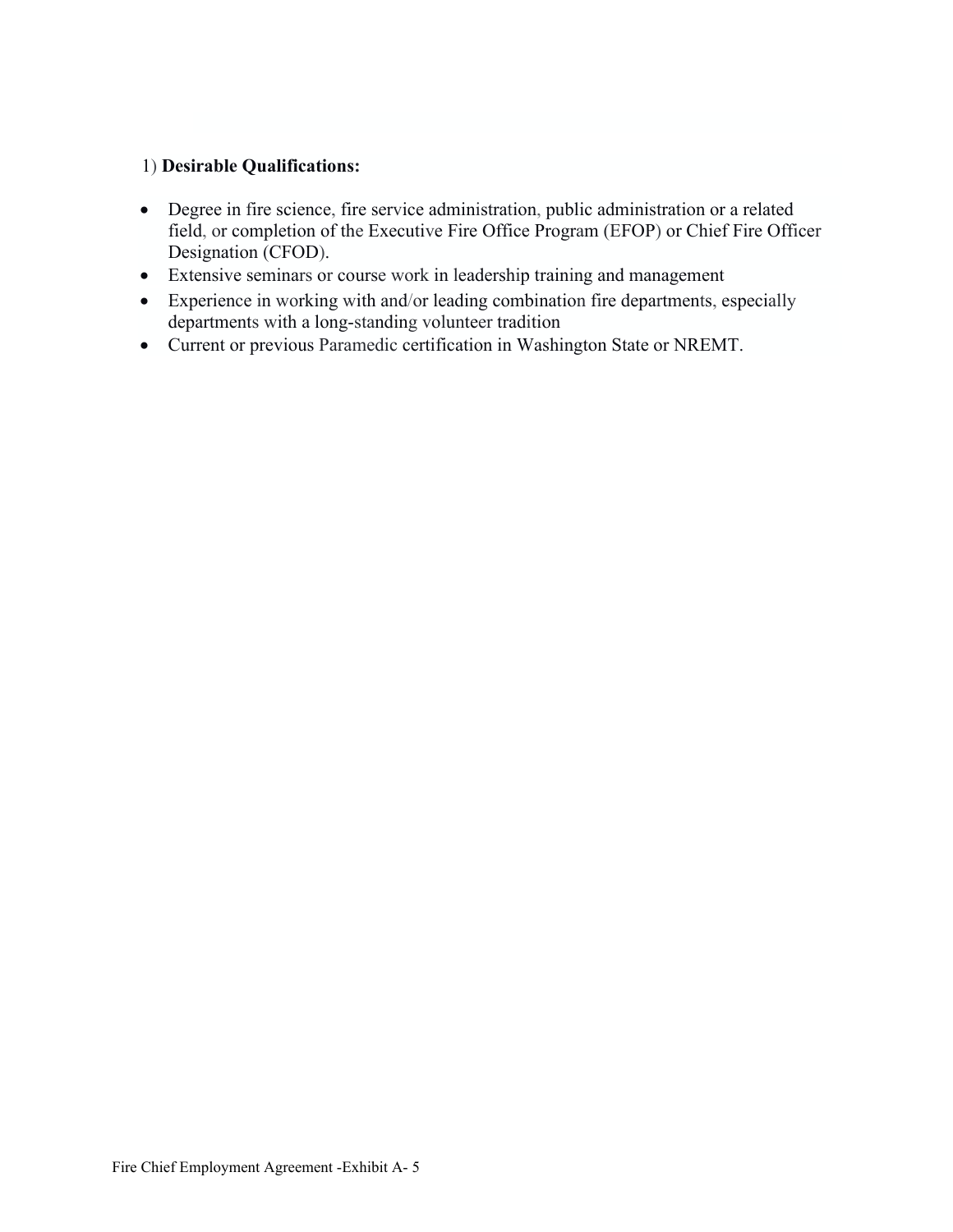# 3) **Personal Attributes.** The individual shall:

- Be a self-confident, results-oriented administrator with a participatory leadership style
- Be comfortable interacting with members at all levels of the organization, including commissioners, staff, and volunteers
- Possess a high degree of integrity, professional decorum and well-developed interpersonal skills
- Facilitate decision-making by fostering a spirit of cooperation and consensus building
- Be approachable, personable, and friendly; yet retain the ability to make tough decisions when needed
- Be dependable and able to maintain their emotional self-control in stressful situations
- Be able to accept advice and constructive criticism, follow rules and regulations and adapt to changing working conditions
- Convey a positive, professional attitude and contribute to the general well- being of the **District**
- Embrace the mission, vision, and values of the District
- Be dedicated to continuing their education and applying new ideas and techniques
- Attend and participate in District drills with all District membership
- Ability to relate to other people beyond giving and receiving instructions. This includes the ability to: (a) get along with others in the workplace without exhibiting behavior extremes; (b) perform work activities requiring negotiating, instructing, supervising, persuading and speaking with others in an appropriate/professional manner; and (c) responding professionally to criticism.
- The ability to be physically and regularly present in the workplace is an essential job function.

# **Working Conditions and Other Information:**

Work is performed in a combination of settings, *i.e.*, office environment, training grounds, and emergency incident scenes. At emergency incidents, the Fire Chief may serve as the Incident Commander. Due to the nature of firefighting and emergency service work, the Fire Chief will be exposed to potential hazards. Therefore, the Fire Chief is required to use protective clothing and equipment at all times when required by applicable authority.

The physical demands described in this job description are representative of those that must be met by a Fire Chief to successfully perform the essential functions of this job.

While performing the duties of the position of Fire Chief, the Fire Chief is frequently required to sit, talk, hear, stand, walk, use hands or fingers, handle or operate objects, tools or controls and reach with hands and arms.

The Fire Chief must frequently lift and/or move up to 15 pounds and occasionally lift and/or move more than 75 pounds. Specific vision abilities required by this job include close vision, distance vision, color vision, peripheral vision, depth perception and the ability to adjust focus.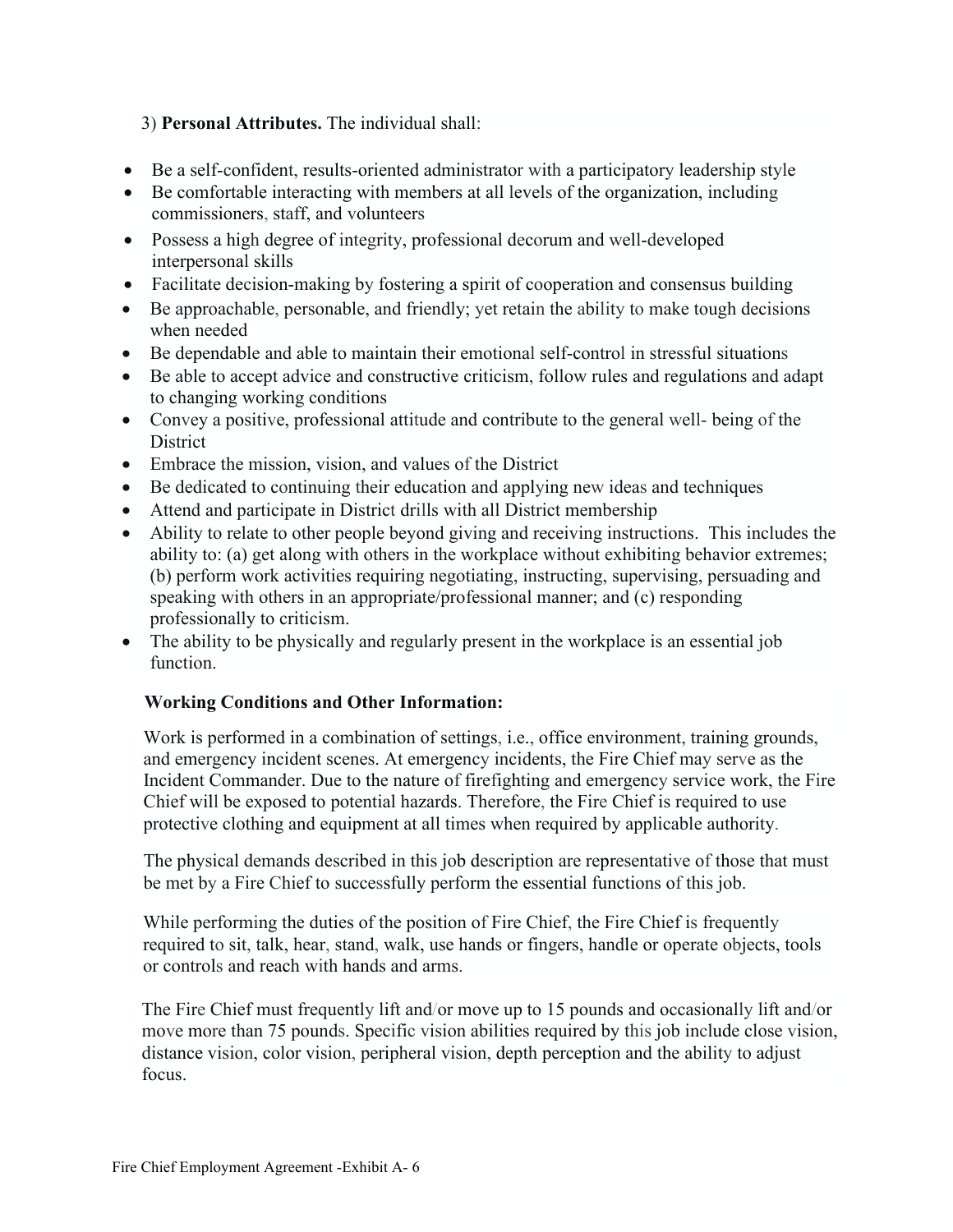The Fire Chief is expected to maintain a level of physical fitness sufficient to permit performing the duties of the position of Fire Chief over an extended period of time, and under unusual stress and activity.

This position may be exposed to all manner of environmental conditions, both indoor and outdoor, including inclement weather, extreme temperatures, and contaminated atmospheres. Other conditions include routine work in an office environment (working with electronic equipment, computers, a variety of software packages, etc.) and in a classroom/instructional environment for prolonged periods of time.

The Fire Chief must be able to perform the essential functions of this position in all of the working conditions described herein, either with or without a reasonable accommodation.

### **Exempt Employee:**

The Fire Chief shall be an overtime "exempt" employee under federal and Washington State law. The Fire Chief shall work a full-time non-scheduled workweek as necessary to accomplish the mission and objectives of the District. That said, while the Fire Chief shall not have strictly assigned working hours, he/she is expected to be generally available and present at the Fire Station during regular business hours from 0800 to 1700, Monday through Friday. As an exempt employee, the Fire Chief shall not receive overtime compensation, regardless of the number of hours he/she may work in any given workweek. The Fire Chief's job duties will require him/her to work more than 40 hours per workweek from time to time.

The only exception to the foregoing prohibition on the Fire Chief's ineligibility to receive overtime compensation is if he/she participates in: (a) specialized emergency responses outside of the District and outside of his/her regular job duties which are fully compensated by a third party, such as Washington's Department of Natural Resources ("DNR"); or (b) incident management teams or wildland responses outside of the District and outside of his/her regular job duties which are fully compensated by a third party, such as DNR.

### **Other:**

The duties listed above are intended only as illustrations of the various types of work that may be performed. The omission of specific statements of duties does not exclude them from the position if the work is similar, related or a logical assignment to the position. Further, the District retains its right to assign other duties to this position as it deems appropriate in its discretion.

Excluding absences previously arranged with the Chairperson of the Board of Commissioners, the Fire Chief shall be available to the Board and District staff on a 24/7 basis.

The job description does not constitute an employment agreement between Grays Harbor County Fire District No. 2 and the Fire Chief and is subject to change by the District in its discretion as the needs of the District and requirements of the job change.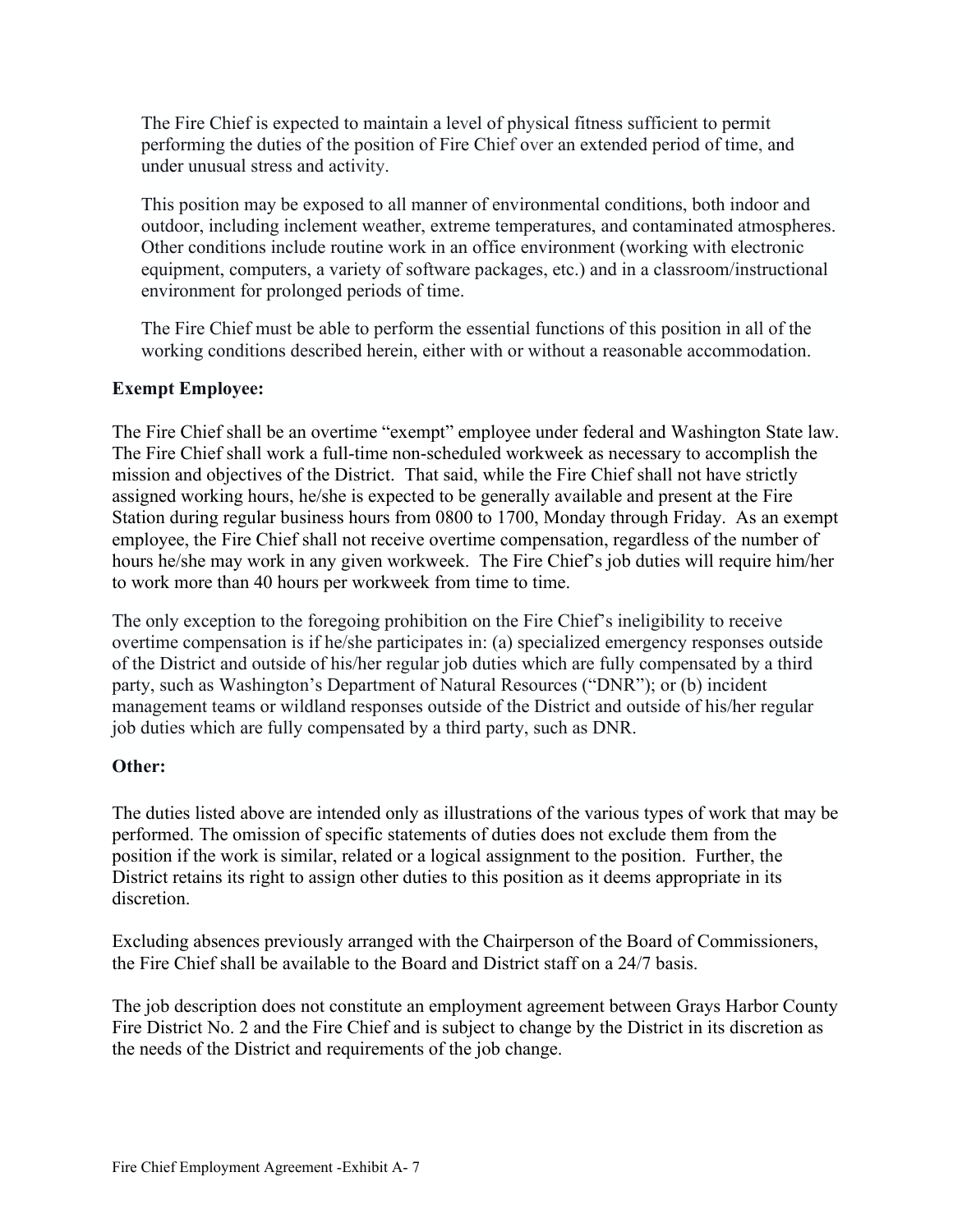### **EXHIBIT B**

### **Compensation:**

- The District shall pay the Fire Chief as gross annual salary of \$105,000 to \$120,000.00 (subject to the customary and usual withholdings and applicable employment taxes). The District shall pay the foregoing annual salary in roughly equal monthly installments.
- Approximately once a year, the Board of Commissioners shall review the Fire Chief's performance and determine what, if any, salary adjustment shall be made. Provided, however, the Fire Chief shall not be entitled to a pay raise after evaluation. Pay raises, if any, shall be at the discretion of the Board of Commissioners.
- The District shall pay the employer's portion of LEOFF II retirement system monthly premium.
- The District shall provide a first-year uniform allowance of \$1,000.00 and subsequent years a uniform allowance of \$500.00 per year.

### **Holidays:**

The Fire Chief shall receive the following paid holidays each year:

- News Year Day, MLK Day, Presidents Day, Memorial Day, 4th of July, Labor Day, Columbus Day, Veterans Day, Thanksgiving Day and Day After and Christmas Day and Day After.
- Provided, however, the Fire Chief may be required to work on any holiday, without additional compensation, based upon the needs of the District.

### **Vacation Leave:**

The Fire Chief shall be entitled to vacation leave with pay each year according to the following schedule:

- After the completion of one year of employment, 12 working days
- After the completion of two years of employment, 15 working days
- After the completion of five years of employment, 17 working days
- After the completion of ten years of employment, 20 working days

Upon separation of employment, the District shall pay the Fire Chief the value of his/her accrued, but unused, vacation leave, up to a maximum of 240 hours. Any accrued vacation leave in excess of the foregoing amount shall be forfeited without compensation.

#### **Healthcare Benefits:**

• **Medical/Dental/Vision:** The District agrees to provide medical, dental, disability, insurance and vision coverage for the Fire Chief and his/her eligible dependents up through age 26 (and such as dependents are otherwise defined under the respective insurance plan) through the approved plans of the Fire District. The District shall pay the monthly premiums for each of the foregoing insurance plans if the Fire Chief elects to receive such coverage. The District shall have the right to select each insurance plan offered to the Fire Chief. The District shall also have the right to change and modify any or all of the foregoing insurance plans from time to time as it determines appropriate in its discretion.